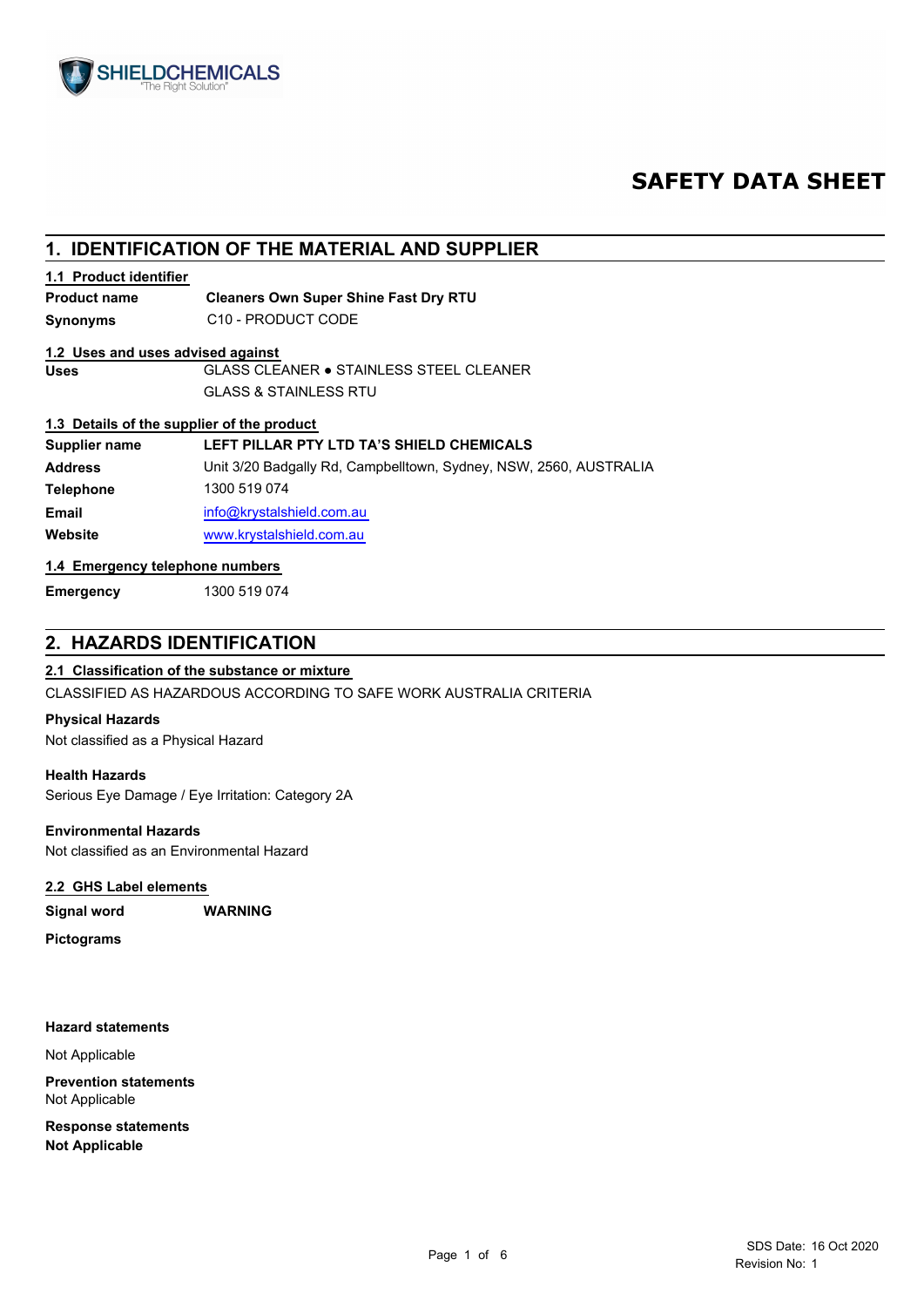## **Storage statements**

None allocated.

## **Disposal statements**

None allocated.

## **2.3 Other hazards**

No information provided.

## **3. COMPOSITION/ INFORMATION ON INGREDIENTS**

## **3.1 Substances / Mixtures**

| Ingredient                 | <b>CAS Number</b> | <b>EC Number</b> | Content   |
|----------------------------|-------------------|------------------|-----------|
| <b>ETHANOL</b>             | 64-17-5           | 200-578-6        | $<$ 3%    |
| NON HAZARDOUS INGREDIENTS  | Not Available     | Not Available    | Remainder |
| ETHOXYLATED ALCOHOL C9-C11 | 68439-46-3        | 614-482-0        | $< 1\%$   |
| <b>WATFR</b>               | 7732-18-5         | 231-791-2        | >70%      |

## **4. FIRST AID MEASURES**

## **4.1 Description of first aid measures**

| Eye                         | If in eyes, hold eyelids apart and flush continuously with running water. Continue flushing until advised to<br>stop by a Poisons Information Centre, a doctor, or for at least 15 minutes.                 |
|-----------------------------|-------------------------------------------------------------------------------------------------------------------------------------------------------------------------------------------------------------|
| <b>Inhalation</b>           | If inhaled, remove from contaminated area. Apply artificial respiration if not breathing.                                                                                                                   |
| <b>Skin</b>                 | If skin or hair contact occurs, remove contaminated clothing and flush skin and hair with running water.<br>Continue flushing with water until advised to stop by a Poisons Information Centre or a doctor. |
| <b>Ingestion</b>            | For advice, contact a Poisons Information Centre on 13 11 26 (Australia Wide) or a doctor (at once). If<br>swallowed, do not induce vomiting.                                                               |
| <b>First aid facilities</b> | Eye wash facilities and normal washroom facilities should be available.                                                                                                                                     |

## **4.2 Most important symptoms and effects, both acute and delayed**

May cause irritation to the eyes, skin and respiratory system.

## **4.3 Immediate medical attention and special treatment needed**

Treat symptomatically.

## **5. FIRE FIGHTING MEASURES**

## **5.1 Extinguishing media**

Use an extinguishing agent suitable for the surrounding fire.

## **5.2 Special hazards arising from the substance or mixture**

Non flammable. May evolve carbon oxides and hydrocarbons when heated to decomposition.

## **5.3 Advice for firefighters**

Treat as per requirements for surrounding fires. Evacuate area and contact emergency services. Remain upwind and notify those downwind of hazard. Wear full protective equipment including Self Contained Breathing Apparatus (SCBA) when combating fire. Use waterfog to cool intact containers and nearby storage areas.

## **5.4 Hazchem code**

None allocated.

## **6. ACCIDENTAL RELEASE MEASURES**

## **6.1 Personal precautions, protective equipment and emergency procedures**

Wear Personal Protective Equipment (PPE) as detailed in section 8 of the SDS.

## **6.2 Environmental precautions**

Prevent product from entering drains and waterways.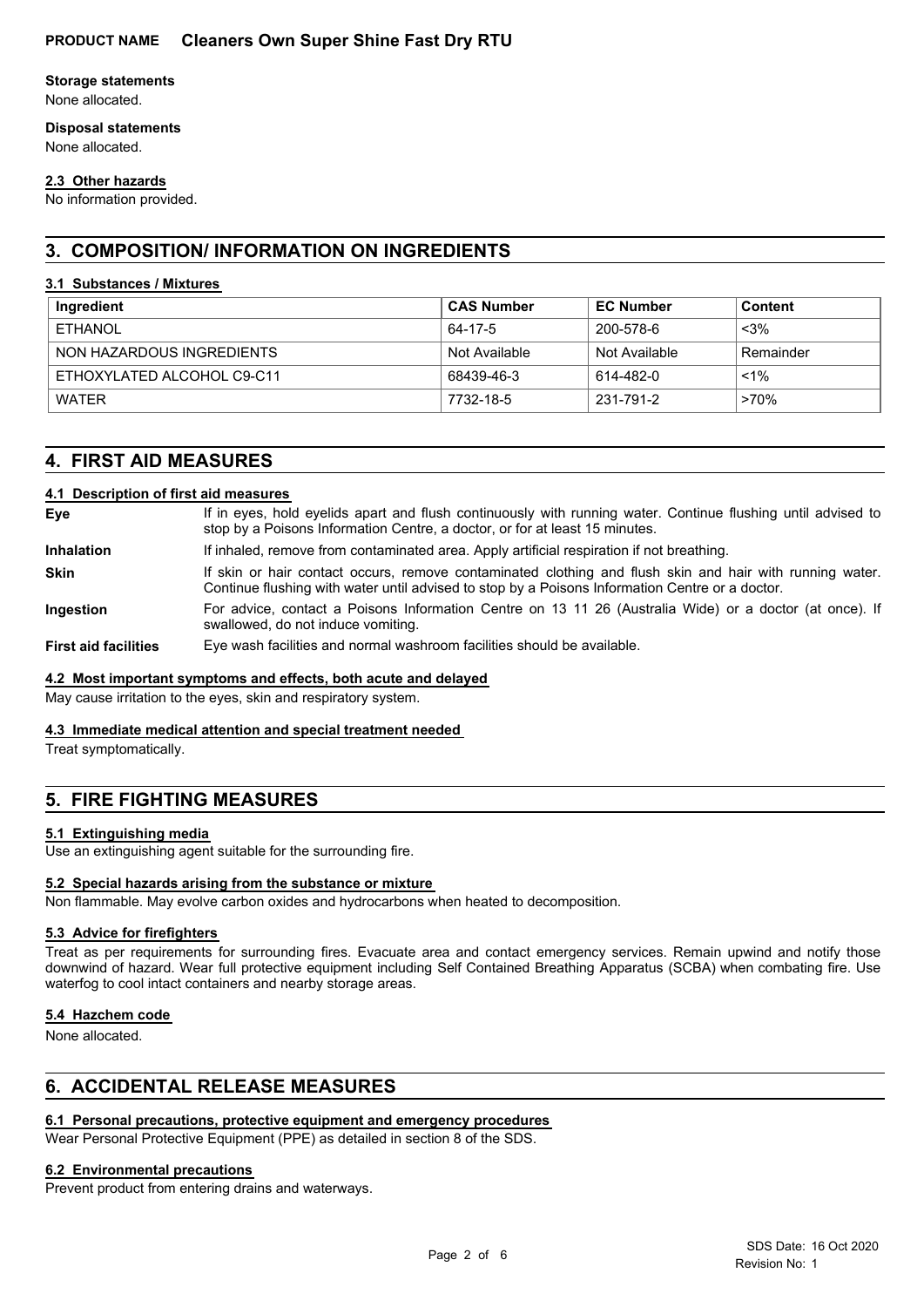## **PRODUCT NAME Cleaners Own Super Shine Fast Dry RTU**

### **6.3 Methods of cleaning up**

If spilt (bulk), mop up area. CAUTION: Spill site may be slippery.

### **6.4 Reference to other sections**

See Sections 8 and 13 for exposure controls and disposal.

## **7. HANDLING AND STORAGE**

### **7.1 Precautions for safe handling**

Before use carefully read the product label. Use of safe work practices are recommended to avoid eye or skin contact and inhalation. Observe good personal hygiene, including washing hands before eating. Prohibit eating, drinking and smoking in contaminated areas.

#### **7.2 Conditions for safe storage, including any incompatibilities**

Store in a cool, dry, well ventilated area, removed from incompatible substances and foodstuffs. Ensure containers are adequately labelled, protected from physical damage and sealed when not in use. Check regularly for leaks or spills.

### **7.3 Specific end uses**

No information provided.

## **8. EXPOSURE CONTROLS / PERSONAL PROTECTION**

### **8.1 Control parameters**

#### **Exposure standards**

| Ingredient              | <b>Reference</b> | <b>TWA</b> |                   | <b>STEL</b> |                   |
|-------------------------|------------------|------------|-------------------|-------------|-------------------|
|                         |                  | ppm        | mg/m <sup>3</sup> | ppm         | mg/m <sup>3</sup> |
| Ethanol                 | <b>SWA JAUSI</b> | 1000       | 1880              | $\sim$      | $\sim$            |
| Ethanol (Ethyl alcohol) | SWA [Proposed]   | 200        | 380               | 800         | 1500              |

#### **Biological limits**

No biological limit values have been entered for this product.

#### **8.2 Exposure controls**

Avoid inhalation. Use in well ventilated areas. Maintain vapour levels below the recommended exposure standard. **Engineering controls**

#### **PPE**

| Eye / Face         | Wear splash-proof goggles.                                                          |
|--------------------|-------------------------------------------------------------------------------------|
| Hands              | Wear PVC or rubber gloves.                                                          |
| Bodv               | When using large quantities or where heavy contamination is likely, wear coveralls. |
| <b>Respiratory</b> | Not required under normal conditions of use.                                        |



## **9. PHYSICAL AND CHEMICAL PROPERTIES**

## **9.1 Information on basic physical and chemical properties**

| Appearance              | <b>CLEAR BLUE LIQUID</b> |
|-------------------------|--------------------------|
| Odour                   | MILD ALCOHOL ODOUR       |
| Flammability            | <b>NON FLAMMABLE</b>     |
| <b>Flash point</b>      | <b>NOT RELEVANT</b>      |
| <b>Boiling point</b>    | 100°C (Approximately)    |
| <b>Melting point</b>    | 0°C (Approximately)      |
| <b>Evaporation rate</b> | <b>AS FOR WATER</b>      |
| рH                      | <b>NOT AVAILABLE</b>     |
| Vapour density          | <b>NOT AVAILABLE</b>     |
| <b>Specific gravity</b> | 1 (Approximately)        |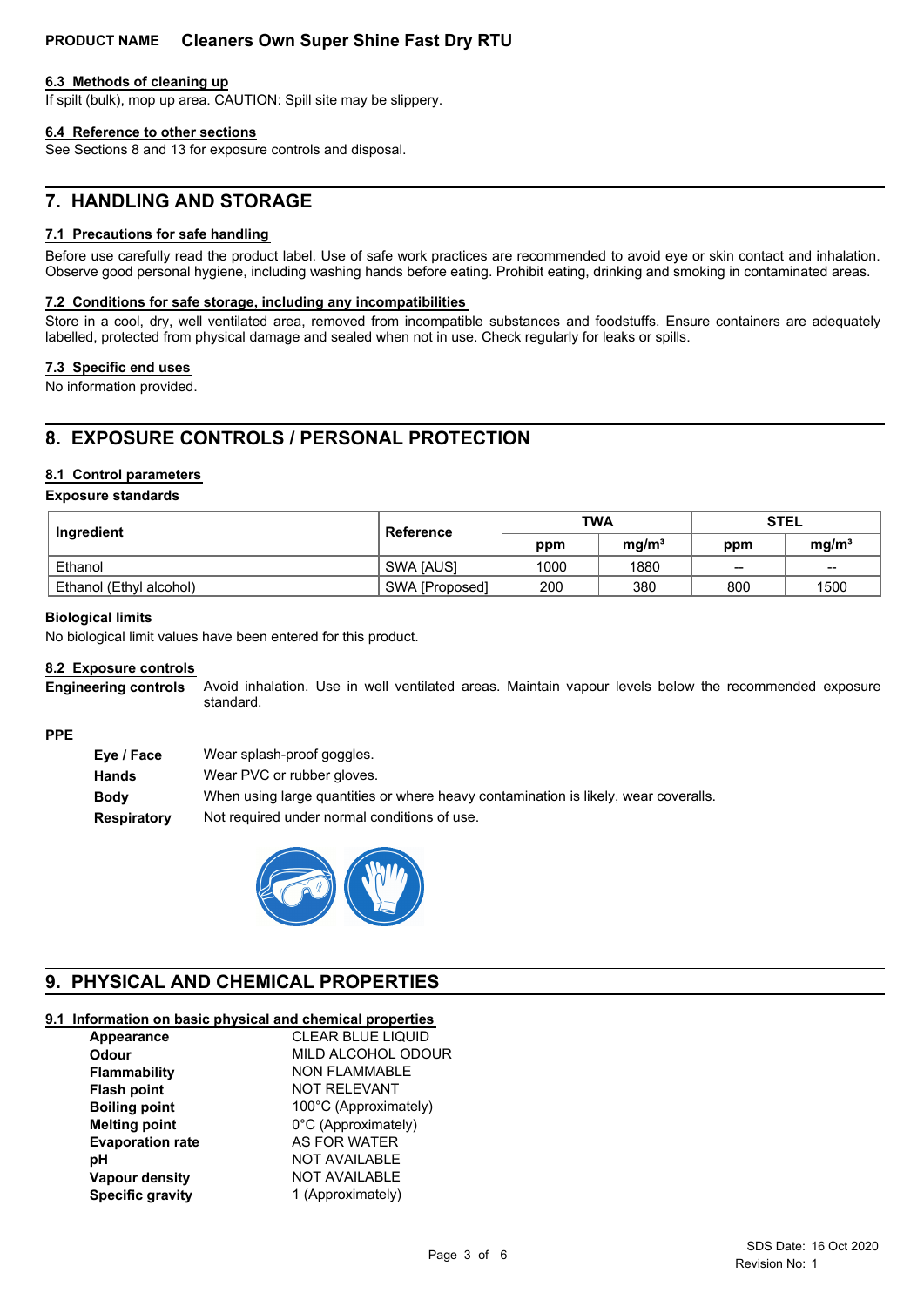## **PRODUCT NAME Cleaners Own Super Shine Fast Dry RTU**

### **9.1 Information on basic physical and chemical properties**

| Solubility (water)               | <b>SOLUBLE</b>       |
|----------------------------------|----------------------|
| Vapour pressure                  | 18 mm Hg @ 20°C      |
| <b>Upper explosion limit</b>     | <b>NOT RELEVANT</b>  |
| Lower explosion limit            | <b>NOT RELEVANT</b>  |
| <b>Partition coefficient</b>     | <b>NOT AVAILABLE</b> |
| <b>Autoignition temperature</b>  | <b>NOT AVAILABLE</b> |
| <b>Decomposition temperature</b> | NOT AVAILABLE        |
| <b>Viscosity</b>                 | <b>NOT AVAILABLE</b> |
| <b>Explosive properties</b>      | <b>NOT AVAILABLE</b> |
| <b>Oxidising properties</b>      | <b>NOT AVAILABLE</b> |
| <b>Odour threshold</b>           | <b>NOT AVAILABLE</b> |

## **10. STABILITY AND REACTIVITY**

## **10.1 Reactivity**

Carefully review all information provided in sections 10.2 to 10.6.

## **10.2 Chemical stability**

Stable under recommended conditions of storage.

## **10.3 Possibility of hazardous reactions**

Polymerization is not expected to occur.

## **10.4 Conditions to avoid**

Avoid heat, sparks, open flames and other ignition sources.

## **10.5 Incompatible materials**

Incompatible with oxidising agents (e.g. hypochlorites) and acids (e.g. nitric acid).

## **10.6 Hazardous decomposition products**

May evolve carbon oxides and hydrocarbons when heated to decomposition.

## **11. TOXICOLOGICAL INFORMATION**

## **11.1 Information on toxicological effects**

**Acute toxicity** Acute oral exposure may result in irritation of the mouth, throat, oesophagus and gastrointestinal tract.

## **Information available for the ingredients:**

| Ingredient                                                                                                 |                                                                  | Oral LD50          | Dermal LD50             | <b>Inhalation LC50</b>      |
|------------------------------------------------------------------------------------------------------------|------------------------------------------------------------------|--------------------|-------------------------|-----------------------------|
| <b>ETHANOL</b>                                                                                             |                                                                  | 3450 mg/kg (mouse) | --                      | 20000 ppm/10 hours<br>(rat) |
| ETHOXYLATED ALCOHOL C9-C11                                                                                 |                                                                  | 1378 mg/kg (rat)   | $>$ 2000 mg/kg (rabbit) | $\qquad \qquad$             |
| <b>Skin</b><br>Contact may result in irritation, redness, pain, rash and dermatitis.                       |                                                                  |                    |                         |                             |
| Eye                                                                                                        | Contact may result in irritation, lacrimation, pain and redness. |                    |                         |                             |
| <b>Sensitisation</b>                                                                                       | Not classified as causing skin or respiratory sensitisation.     |                    |                         |                             |
| <b>Mutagenicity</b>                                                                                        | Not classified as a mutagen.                                     |                    |                         |                             |
| Carcinogenicity                                                                                            | Not classified as a carcinogen.                                  |                    |                         |                             |
| <b>Reproductive</b>                                                                                        | Not classified as a reproductive toxin.                          |                    |                         |                             |
| Over exposure may result in irritation of the nose and throat, with coughing.<br>STOT - single<br>exposure |                                                                  |                    |                         |                             |
| <b>STOT</b> - ronostod                                                                                     | Not classified as causing organ damage from repeated exposure    |                    |                         |                             |

**STOT - repeated** Not classified as causing organ damage from repeated exposure. **exposure**

**Aspiration** Not classified as causing aspiration.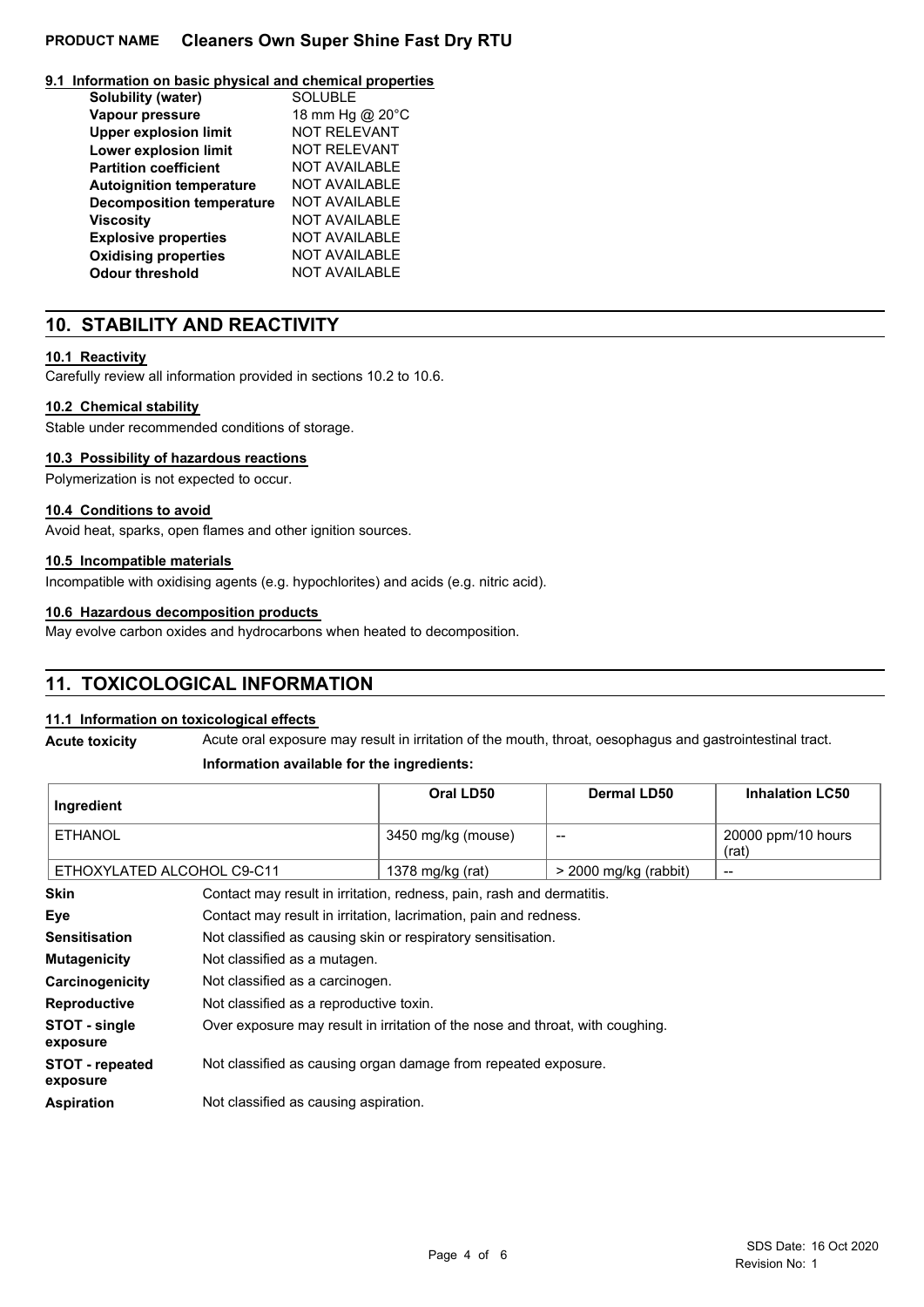## **12. ECOLOGICAL INFORMATION**

## **12.1 Toxicity**

No information provided.

**12.2 Persistence and degradability**

No information provided.

#### **12.3 Bioaccumulative potential**

No information provided.

## **12.4 Mobility in soil**

No information provided.

# **12.5 Other adverse effects**

No information provided.

## **13. DISPOSAL CONSIDERATIONS**

### **13.1 Waste treatment methods**

Reuse where possible. For small amounts, flush to sewer with excess water. Alternatively absorb with sand, vermiculite or similar and dispose of to an approved landfill site. Contact the manufacturer/supplier for additional information if disposing of large quantities (if required). **Waste disposal**

Legislation **Dispose of in accordance with relevant local legislation.** 

## **14. TRANSPORT INFORMATION**

### **NOT CLASSIFIED AS A DANGEROUS GOOD BY THE CRITERIA OF THE ADG CODE, IMDG OR IATA**

|                                     | <b>LAND TRANSPORT (ADG)</b> | <b>SEA TRANSPORT (IMDG / IMO)</b> | AIR TRANSPORT (IATA / ICAO) |
|-------------------------------------|-----------------------------|-----------------------------------|-----------------------------|
| 14.1 UN Number                      | None allocated.             | None allocated.                   | None allocated.             |
| 14.2 Proper<br><b>Shipping Name</b> | None allocated.             | None allocated.                   | None allocated.             |
| 14.3 Transport<br>hazard class      | None allocated.             | None allocated.                   | None allocated.             |
| 14.4 Packing Group                  | None allocated.             | None allocated.                   | None allocated.             |

#### **14.5 Environmental hazards**

No information provided.

#### **14.6 Special precautions for user**

**Hazchem code** None allocated.

## **15. REGULATORY INFORMATION**

#### **15.1 Safety, health and environmental regulations/legislation specific for the substance or mixture**

A poison schedule number has not been allocated to this product using the criteria in the Standard for the Uniform Scheduling of Medicines and Poisons (SUSMP). **Poison schedule**

Safework Australia criteria is based on the Globally Harmonised System (GHS) of Classification and Labelling of Chemicals. **Classifications**

#### **AUSTRALIA: AIIC (Australian Inventory of Industrial Chemicals)** All components are listed on AIIC, or are exempt. **Inventory listings**